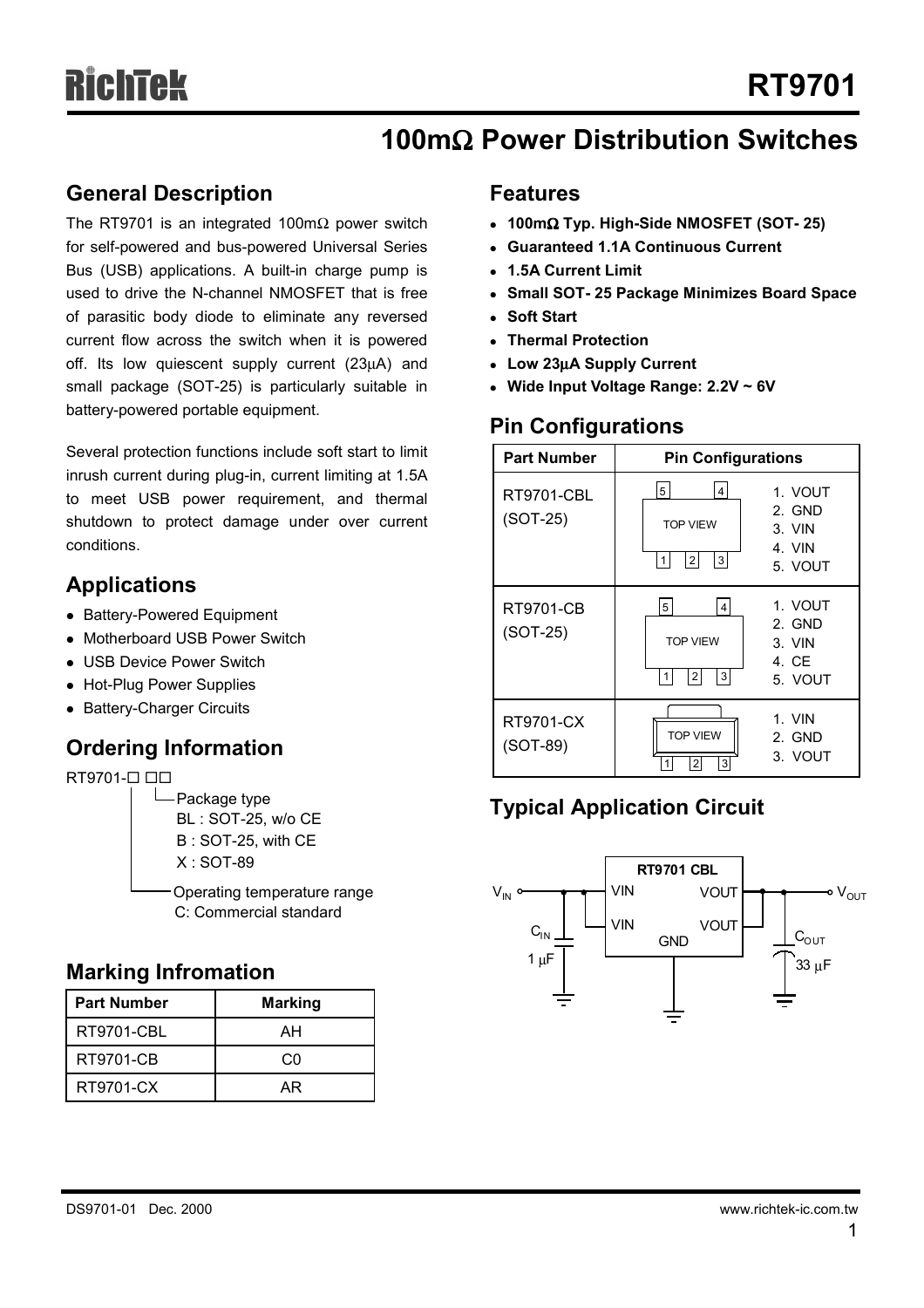## **Pin Description**

| <b>Pin Name</b> | <b>Pin Function</b>     |
|-----------------|-------------------------|
| VIN             | Input Pin               |
| VOUT            | <b>Output Pin</b>       |
| GND             | Power Ground Pin        |
| ΩF.             | Chip Enable Control Pin |

## **Test Circuit**



## **Function Block Diagram**

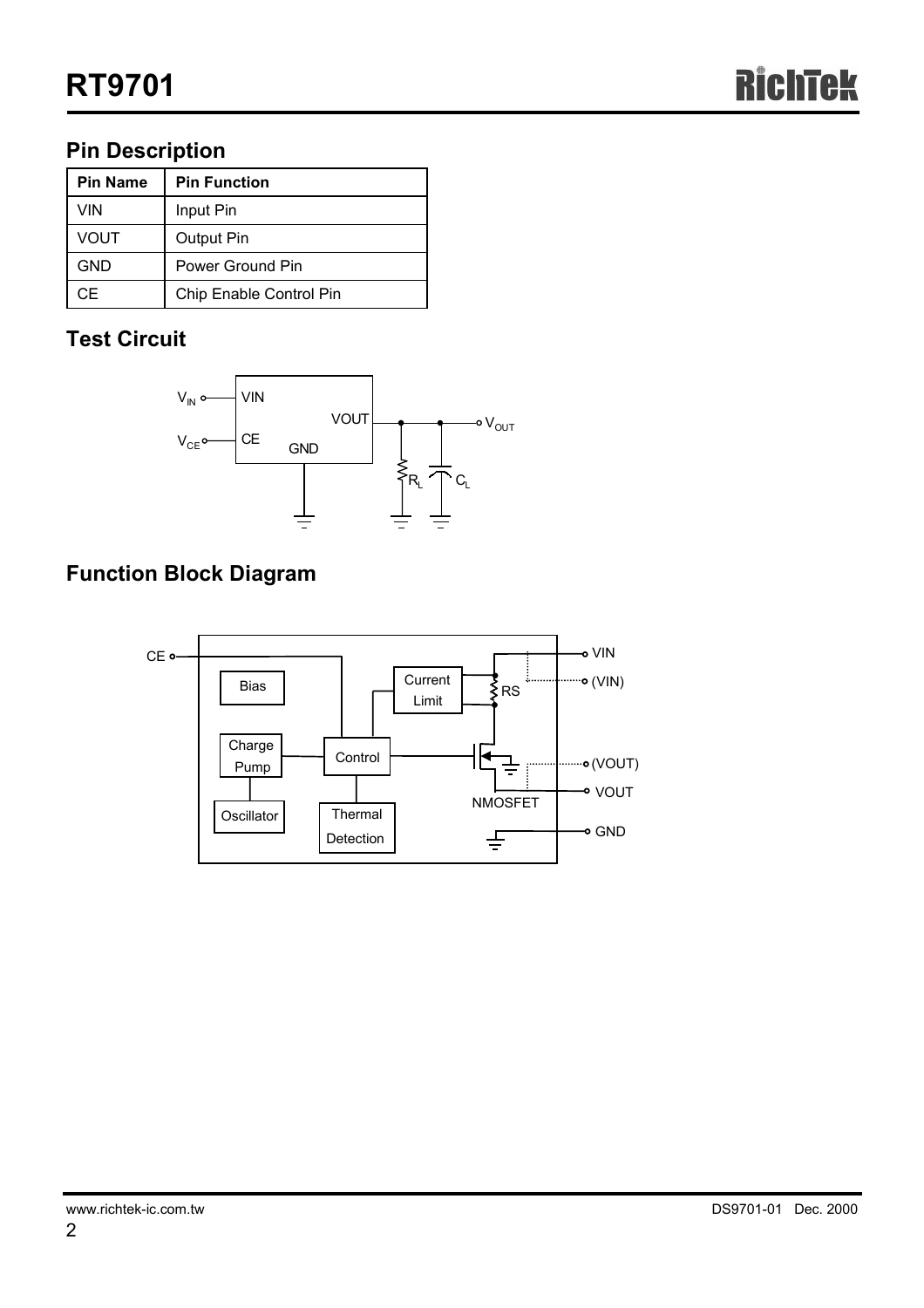## **Absolute Maximum Ratings**

|                                      | 7V                 |
|--------------------------------------|--------------------|
|                                      |                    |
| • Power Dissipation                  |                    |
|                                      |                    |
|                                      |                    |
|                                      |                    |
|                                      |                    |
| • Thermal Resistance                 |                    |
|                                      | 250°C /W           |
|                                      | 100 $\degree$ C /W |
| $\bullet$ V <sub>OUT</sub> EDS Level |                    |
|                                      |                    |
|                                      |                    |

## **Electrical Characteristics**

( $V_{IN}$  = 5V,  $C_{IN}$  =  $C_{OUT}$  = 1µF, Ta = 25°C, unless otherwise specified)

| <b>Parameter</b>                    |                   | Symbol                 | <b>Test Conditions</b>             | Min | <b>Typ</b> | <b>Max</b>     | <b>Units</b>      |
|-------------------------------------|-------------------|------------------------|------------------------------------|-----|------------|----------------|-------------------|
| Input Voltage Range                 |                   | $V_{IN}$               |                                    | 2.2 |            | 6              | V                 |
| Output NMOFET R <sub>DS(ON)</sub>   | <b>RT9701-CBL</b> | $R_{DS(ON)}$           | $I_L = 1A$                         |     | 100        | 130            | $m\Omega$         |
|                                     | <b>RT9701-CB</b>  |                        | $I_L = 1A$                         |     | 105        | 135            |                   |
|                                     | RT9701-CX         |                        | $I_L = 1A$                         |     | 110        | 140            |                   |
| <b>Supply Current</b>               |                   | <b>I</b> <sub>DD</sub> | $V_{IN} = 3V$                      |     | 19         | 40             | μA                |
|                                     |                   |                        | $V_{IN} = 5V$                      |     | 23         | 45             |                   |
| Output Turn-On Rising Time          |                   | $T_{\mathsf{R}}$       | $R_L$ = 10 $\Omega$ , 90% Settling |     | 400        |                | $\mu S$           |
| <b>Current Limit Threshold</b>      |                   | <b>ILIMIT</b>          | $R_L = 2\Omega$                    | 1.1 | 1.5        | $\overline{2}$ | A                 |
| <b>Short-circuit Output Current</b> |                   | los                    | $V_{\text{OUT}} = 0V$              |     | 0.5        |                | A                 |
| CE Input High Threshold             | <b>RT9701-CB</b>  |                        |                                    | 2.0 |            |                | V                 |
| CE Input Low Threshold              | <b>RT9701-CB</b>  | VCE                    |                                    |     |            | 0.8            | V                 |
| Shutdown Supply Current             | <b>RT9701-CBL</b> |                        | $CE = "0"$                         |     | 0.1        | 1              | $\mu$ A           |
| Output Leakage Current              | <b>RT9701-CBL</b> | <b>I</b> OFF           | $CE = "0", VOUT = 0V$              |     | 0.5        | 10             | $\mu$ A           |
| Under Voltage Lockout               |                   | <b>UVLO</b>            |                                    | 1.3 | 1.8        |                | V                 |
| <b>Under Voltage Hysteresis</b>     |                   |                        |                                    |     | 100        |                | mV                |
| <b>Thermal Limit</b>                |                   |                        |                                    |     | 130        |                | $^\circ \text{C}$ |
| <b>Thermal Limit Hysteresis</b>     |                   |                        |                                    |     | 20         |                | $\circ$ C         |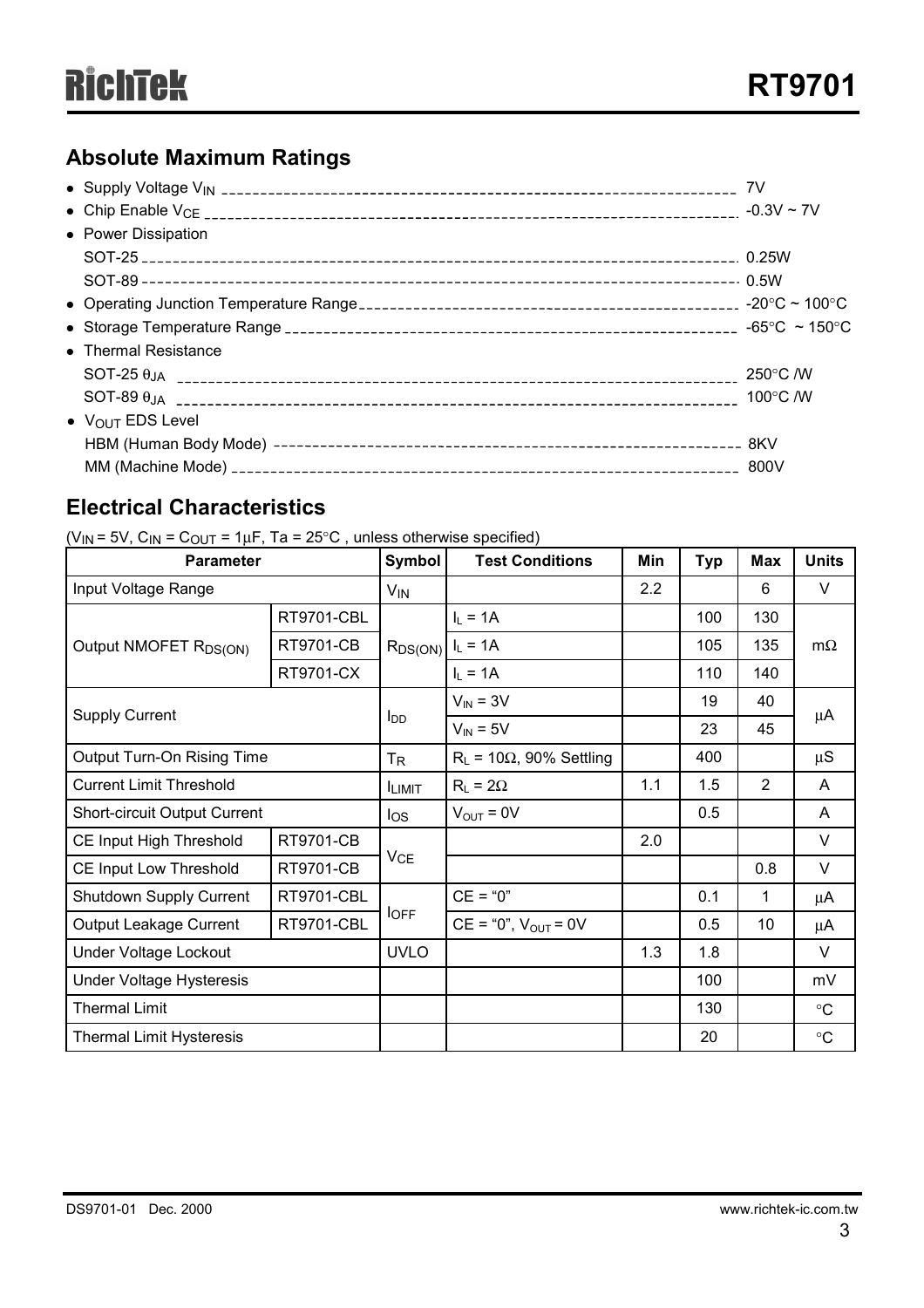## **Typical Operating Charateristics**





**On-Resistance vs. Voltage**





www.richtek-ic.com.tw DS9701-01 Dec. 2000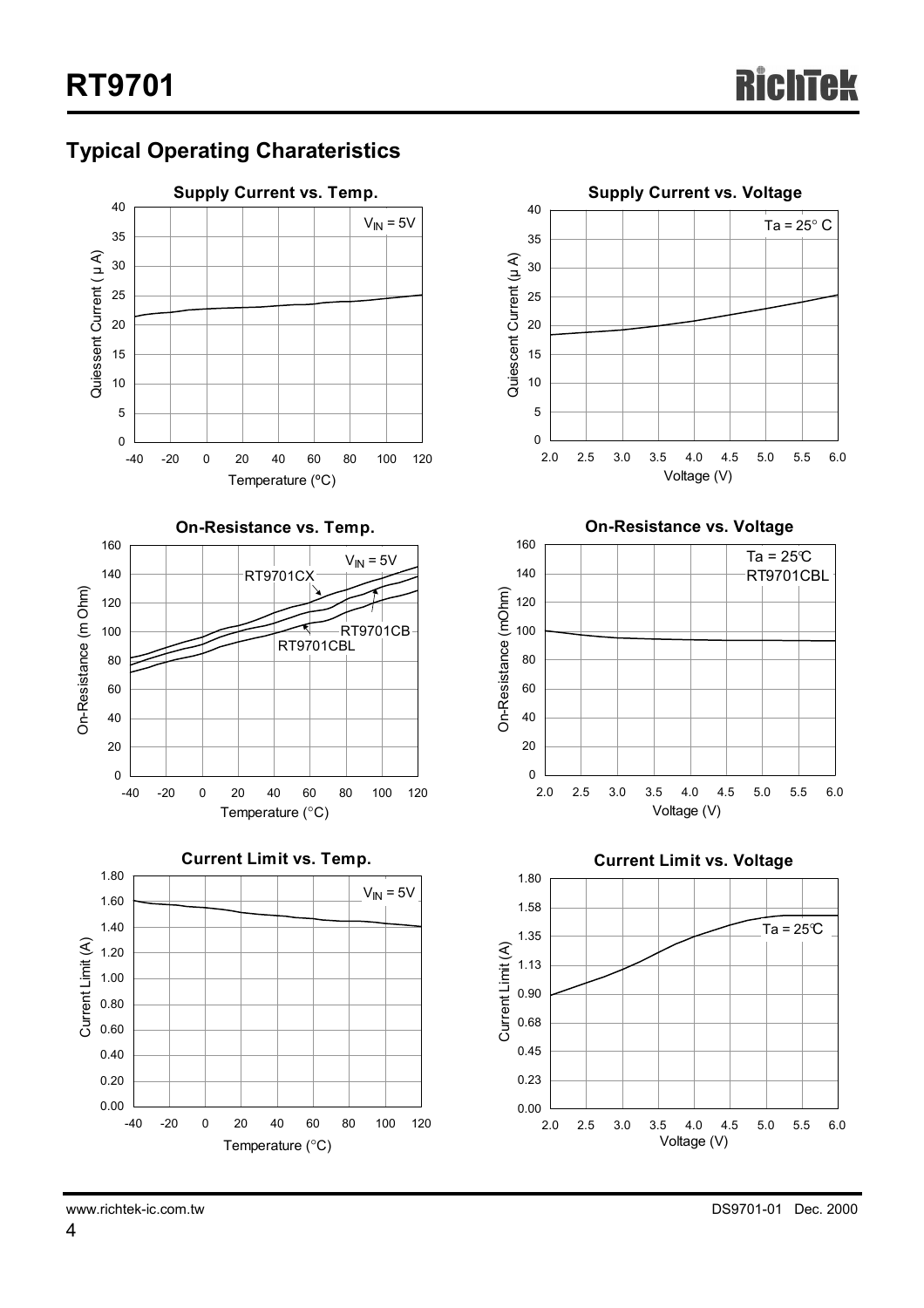

DS9701-01 Dec. 2000 www.richtek-ic.com.tw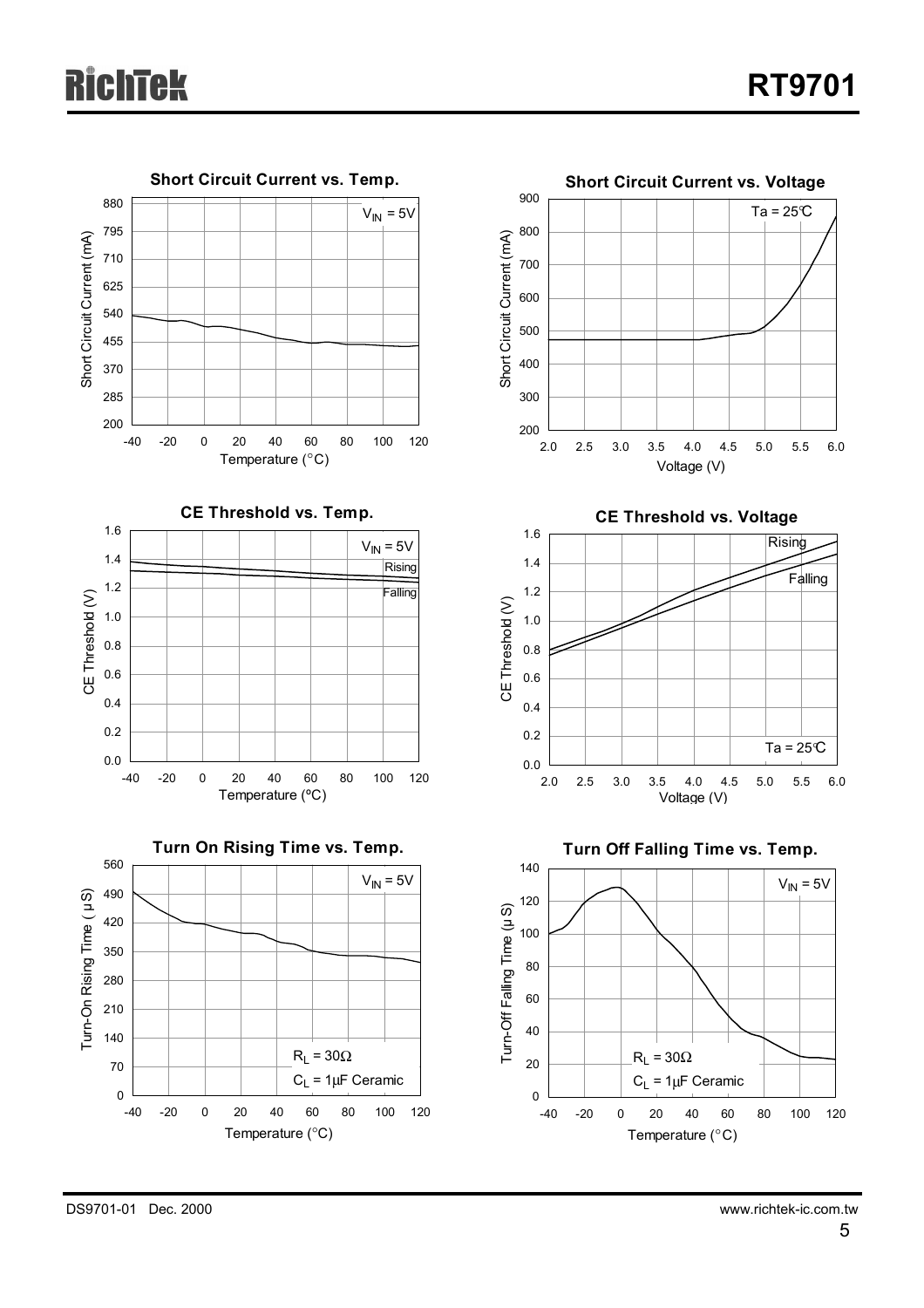



**Inrush Current Response**



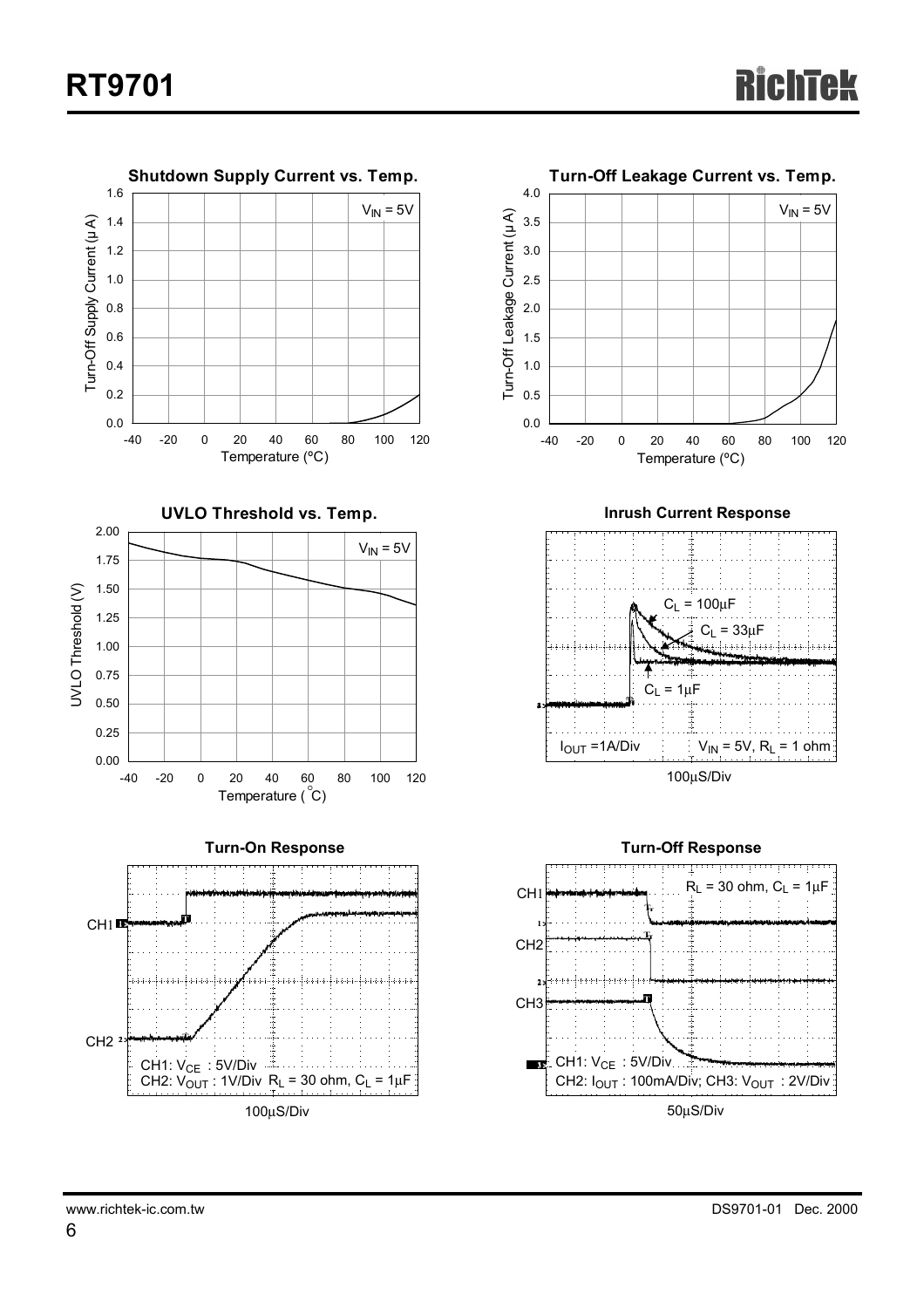# ichTek





**Short Circuit Response T**  $CH1$   $\blacksquare$ inne ferre frem ferre ferre frem ferre ferre ferre ferre **T T** CH2 2> CH1: V<sub>CE</sub>: 5V/Div CH2: I<sub>OUT</sub> : 500mA/Div  $V_{IN}$  = 5V,  $C_L$  = 1 $\mu$ F 250µS/Div



**Thermal Shut Down Response**



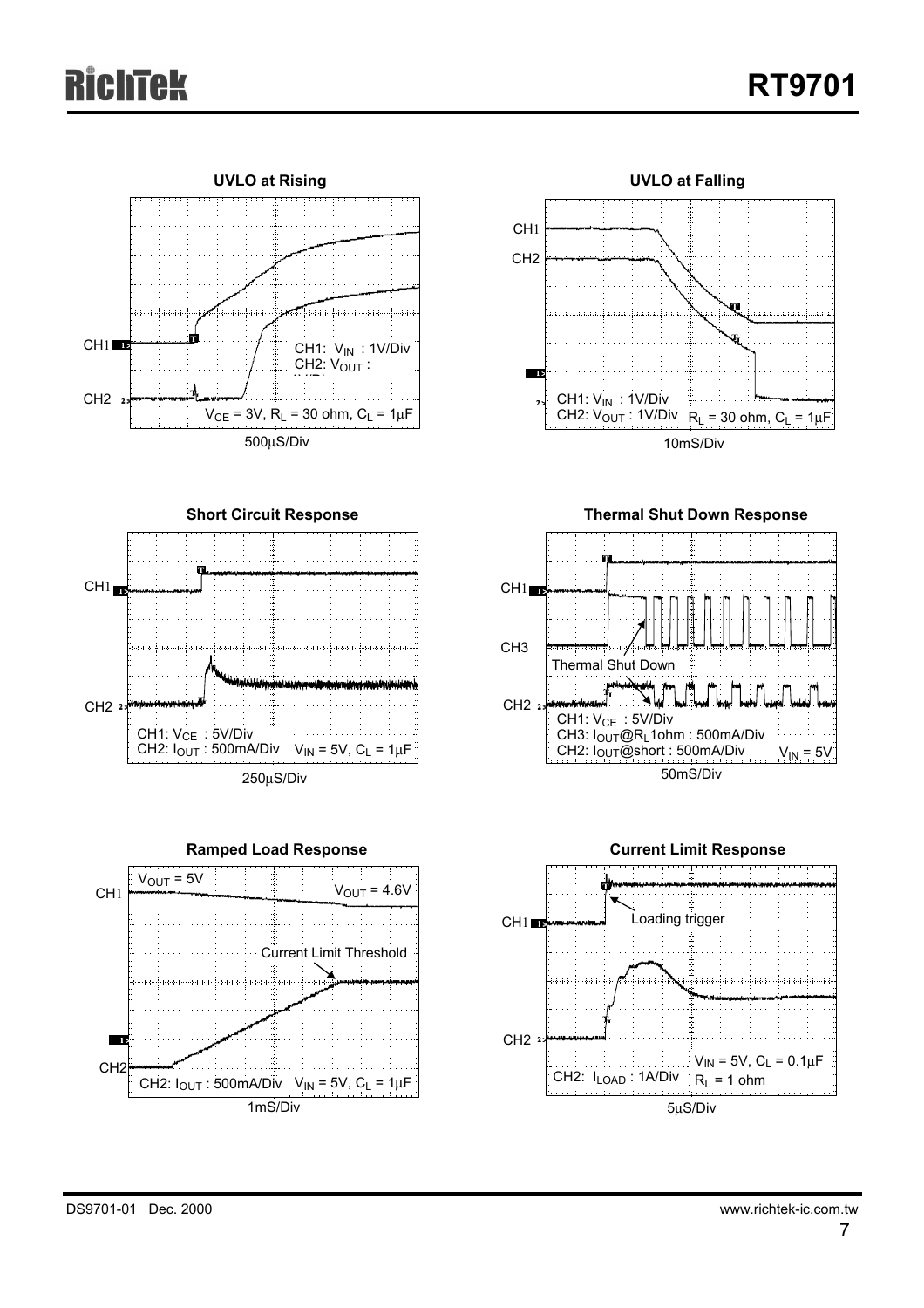### **Functional Description**

The RT9701 is a high-side single N-channel switch with active-high enable input.

### **Input and Output**

VIN (input) is the power supply connection to the circuitry and the drain of the output MOSFET. VOUT (output) is the source of the output MOSFET. In a typical circuit, current flows through the switch from VIN to VOUT toward the load. Both VOUT pins must be short on the board and connected to the load and so do both VIN pins but connected to the power source.

### **Thermal Shutdown**

Thermal shutdown shuts off the output MOSFET if the die temperature exceeds 130°C and 20°C of hysteresis forces the switch turning off until the die temperature drops to 110°C.

### **Soft Start**

In order to eliminate the upstream voltage droop caused by the large inrush current during hot-plug events, the "soft-start" feature effectively isolates power supplies from such highly capacitive loads.

### **Undervoltage Lockout**

UVLO prevents the MOSFET switch from turning on until input voltage exceeds 1.8V (typical). If input voltage drops below 1.8V (typical), UVLO shuts off the MOSFET switch.

### **Current Limiting and Short Protection**

The current limit circuit is designed to protect the system supply, the MOSFET switch and the load from damage caused by excessive currents. The current limit threshold is set internally to allow a minimum of 1.1A through the MOSFET but limits the output current to approximately 1.5A typical. When the output is short to ground, it will limit to a constant current 0.5A until thermal shutdown or short condition removed.

## **Applications Information**



Fig. 1 High Side Power Switch



Fig. 2 High Side Power Switch with Chip Enable Control

### **Filtering**

To limit the input voltage drop during hot-plug events, connect a 1µF ceramic capacitor from VIN to GND. However, higher capacitor values will further reduce the voltage drop at the input.

Connect a 33µF capacitor from VOUT to GND. This capacitor helps to prevent inductive parasitics from pulling VOUT negative during turn-off or EMI damage to other components during the hot-detachment. If RT9701 is implanted in device end application, minimum 1uF capacitor from VOUT to GND is recommended and higher capacitor values are also preferred.

In choosing these capacitors, special attention must be paid to the Effective Series Resistance, ESR, of the capacitors to minimize the IR drop across the capacitor's ESR.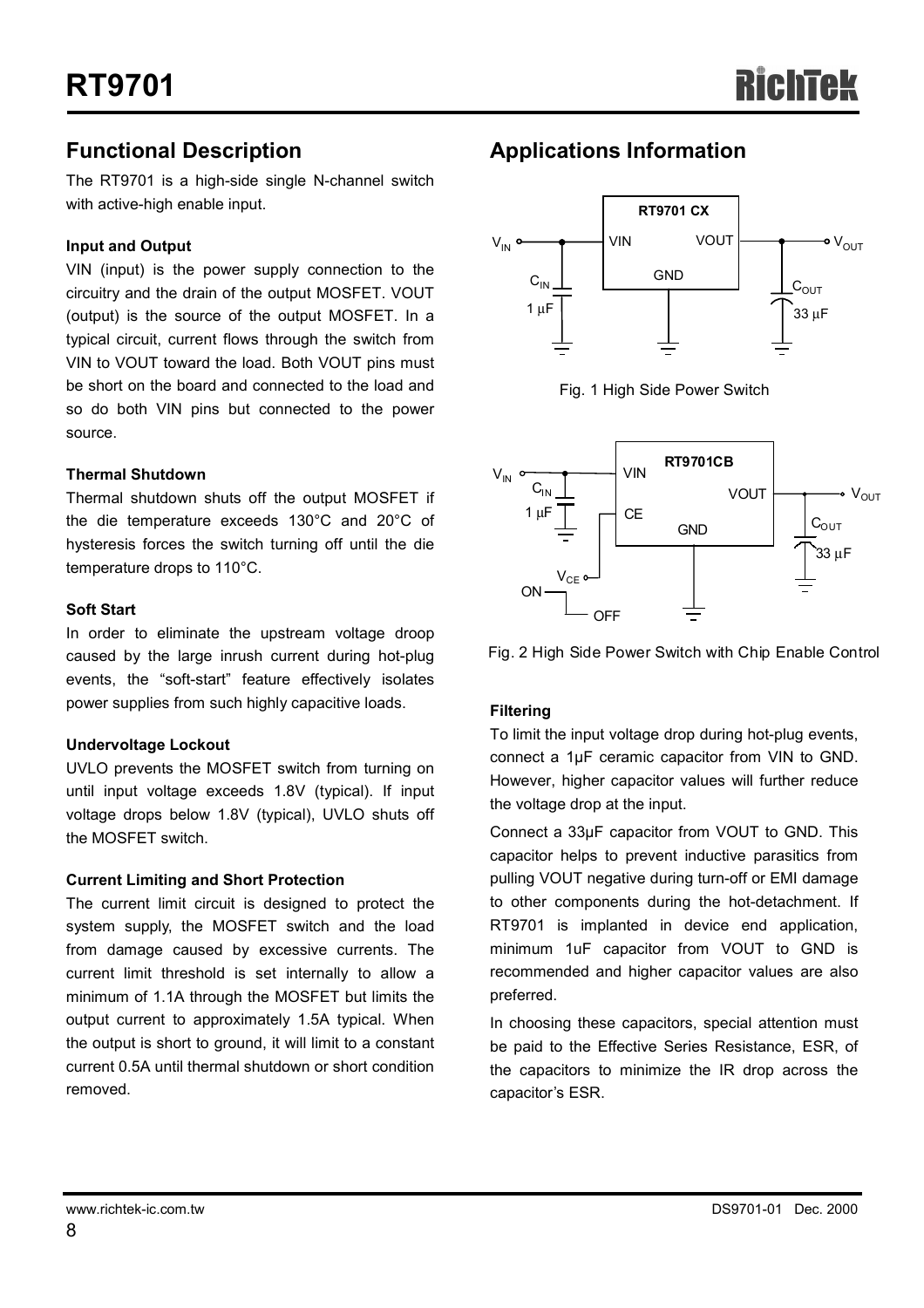# RichTek

 **RT9701**

Ferrite beads in series with all power and ground lines are recommended to eliminate or significantly reduce EMI. In selecting a ferrite bead, the DC resistance of the wire used must be kept to a minimum to reduce the voltage drop.

#### **Reverse current preventing**

The output MOSFET and driver circuitry are also designed to allow the MOSFET source to be externally forced to a higher voltage than the drain (VOUT > VIN  $\geq$  0). To prevent reverse current from such condition, disable the switch (RT9701CBL) or connect VIN to a fixed voltage under 1.3V.

#### **Layout and Thermal Dissipation**

- Place the switch as close to the USB connector as possible. Keep all traces as short as possible to reduce the effect of undesirable parasitic inductance.
- Place the output capacitor and ferrite beads as close to the USB connector as possible.
- $\bullet$  If ferrite beads are used, use wires with minimum resistance and large solder pads to minimize connection resistance.
- If the package is with dual VOUT or VIN pins, short both the same function pins to reduce the internal turn-on resistance.
- Under normal operating conditions, the package can dissipate the channel heat away. Wide powerbus planes connected to VIN and VOUT and a ground plane in contact with the device will help dissipate additional heat.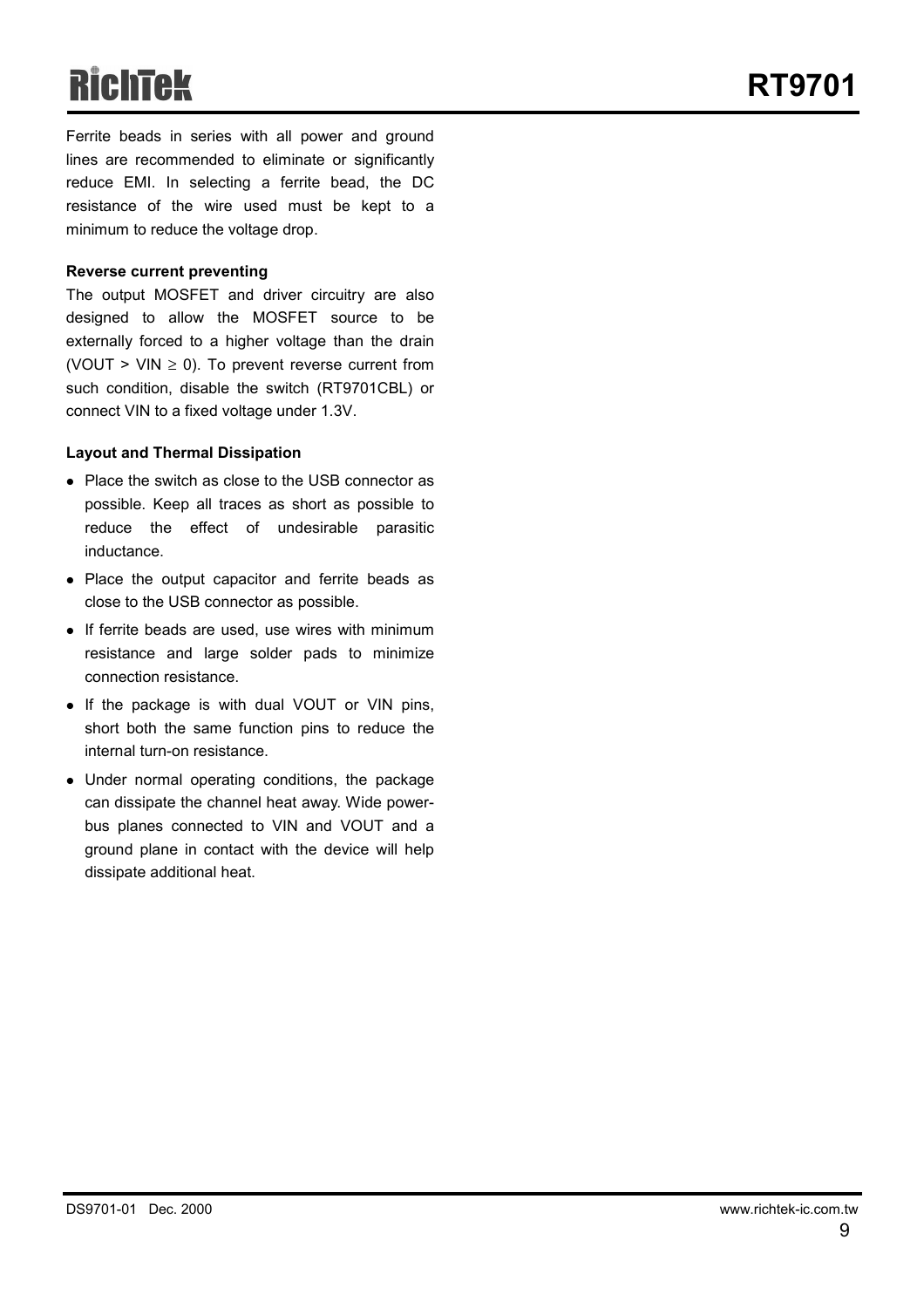## **Package Information**





|                |      | <b>Dimensions In Millimeters</b> |      | <b>Dimensions In Inches</b> |            |            |  |
|----------------|------|----------------------------------|------|-----------------------------|------------|------------|--|
| <b>Symbols</b> | Min  | <b>Typ</b>                       | Max  | Min                         | <b>Typ</b> | <b>Max</b> |  |
| A              | 1.40 | 1.50                             | 1.60 | 0.055                       | 0.059      | 0.063      |  |
| A <sub>1</sub> | 0.90 | 1.00                             | 1.10 | 0.035                       | 0.039      | 0.043      |  |
| b              | 0.36 | 0.42                             | 0.48 | 0.014                       | 0.016      | 0.018      |  |
| b <sub>1</sub> | 0.41 | 0.42                             | 0.53 | 0.016                       | 0.018      | 0.020      |  |
| C              | 0.38 | 0.40                             | 0.43 | 0.014                       | 0.015      | 0.017      |  |
| D              | 4.20 | 4.50                             | 4.60 | 0.173                       | 0.177      | 0.181      |  |
| D <sub>1</sub> | 1.40 | 1.60                             | 1.75 | 0.055                       | 0.062      | 0.069      |  |
| HE.            | --   | --                               | 4.25 | --                          |            | 0.167      |  |
| E              | 2.40 | 2.50                             | 2.60 | 0.094                       | 0.098      | 0.102      |  |
| e              | 1.45 | 1.50                             | 1.55 | 0.057                       | 0.059      | 0.061      |  |

**3-Lead SOT-89 Surface Mount**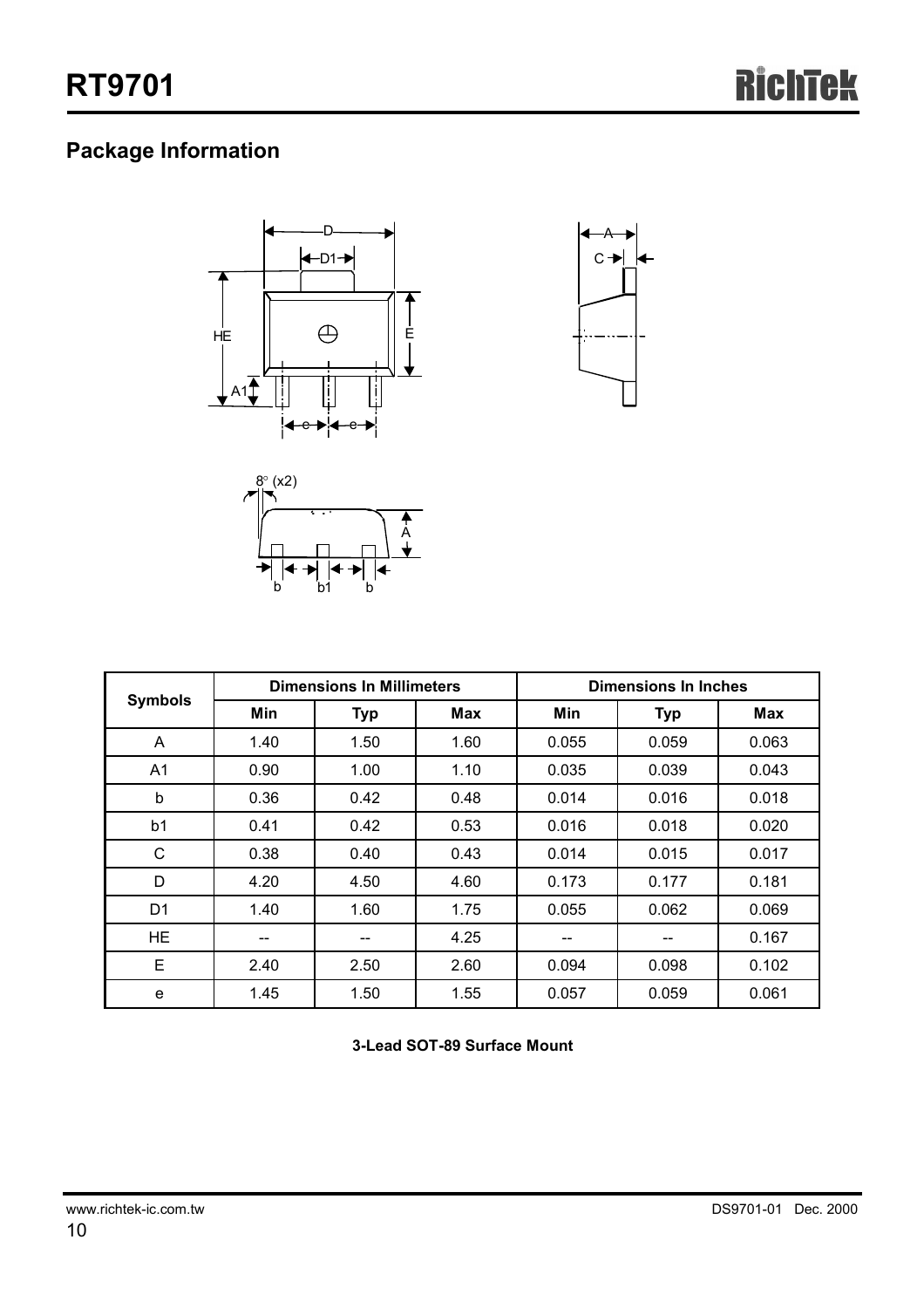





| <b>Symbols</b> |             | <b>Dimensions In Millimeters</b> |              | <b>Dimensions In Inches</b> |            |            |  |
|----------------|-------------|----------------------------------|--------------|-----------------------------|------------|------------|--|
|                | Min         | <b>Typ</b>                       | <b>Max</b>   | Min                         | <b>Typ</b> | <b>Max</b> |  |
| A              | 1.000       | 1.100                            | 1.300        | 0.039                       | 0.043      | 0.051      |  |
| A1             | --          |                                  | 0.100        | --                          | --         | 0.004      |  |
| B              | 1.400       | 1.600                            | 1.800        | 0.055                       | 0.063      | 0.071      |  |
| C              | 2.600       | 2.800                            | 3.000        | 0.102                       | 0.110      | 0.118      |  |
| D              | 2.700       | 2.900                            | 3.100        | 0.106                       | 0.114      | 0.122      |  |
| H              | 0.100       | 0.150                            | 0.250        | 0.004                       | 0.006      | 0.010      |  |
| L              | 0.300       | 0.450                            | 0.600        | 0.012                       | 0.018      | 0.024      |  |
| b              | 0.300       | 0.400                            | 0.500        | 0.012                       | 0.016      | 0.020      |  |
| e              | --          | 0.950                            | --           |                             | 0.037      | --         |  |
| $\theta$ 1     | $2^{\circ}$ |                                  | $8^\circ$    |                             |            |            |  |
| $\theta$ 2     | $5^{\circ}$ |                                  | $10^{\circ}$ | --                          |            |            |  |
| $\theta$ 3     | --          |                                  | $10^{\circ}$ | --                          |            |            |  |

**5-Lead SOT- 25 Surface Mount Package**